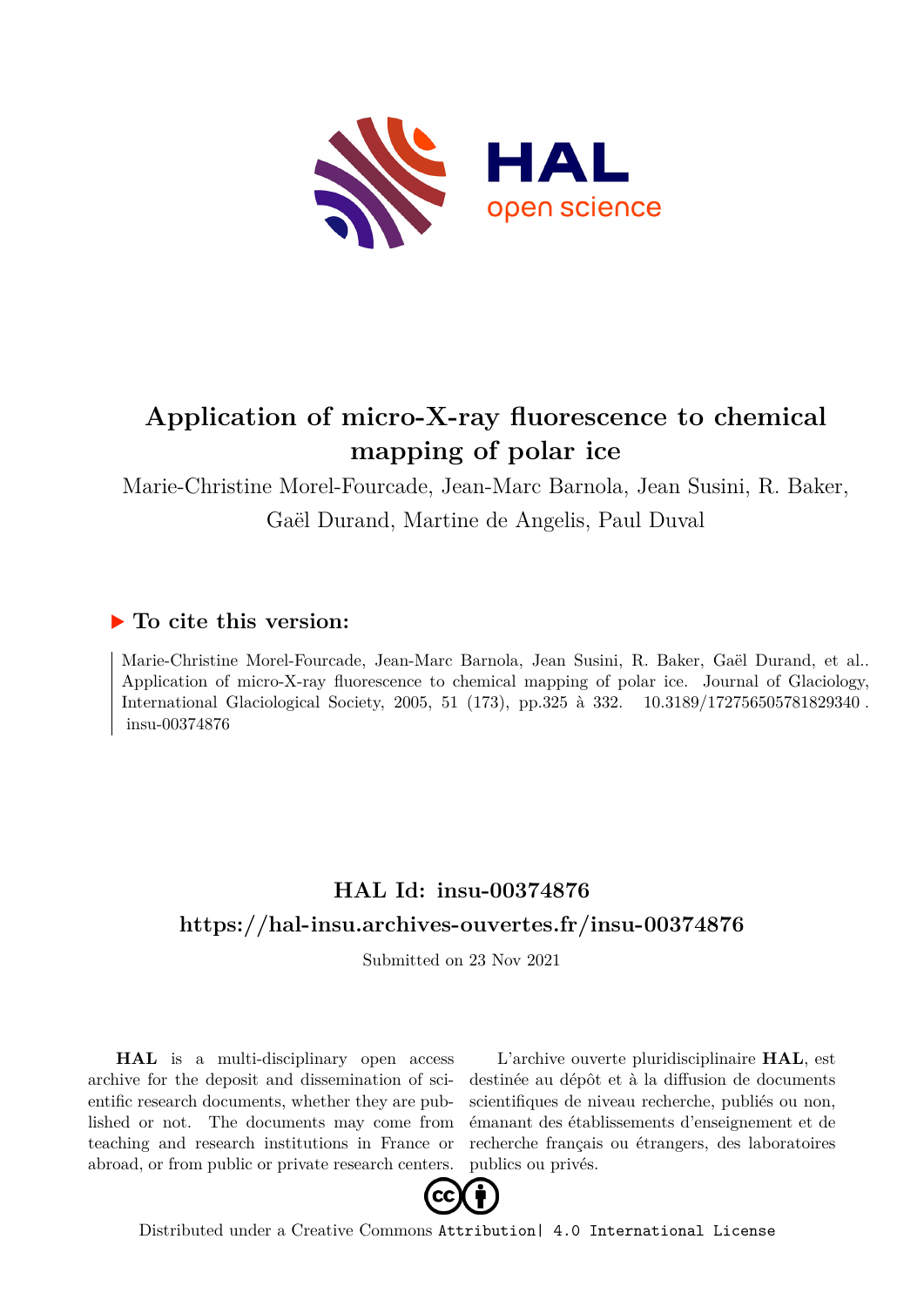## **Instruments and Methods**

## **Application of micro-X-ray fluorescence to chemical mapping of polar ice**

M.C. MOREL FOURCADE,<sup>1</sup> J.M. BARNOLA,<sup>1</sup> J. SUSINI,<sup>2</sup> R. BAKER,<sup>2</sup> G. DURAND,<sup>1</sup>  $M.$  de ANGELIS.<sup>1</sup> P. DUVAL<sup>1</sup>

<sup>1</sup> Laboratoire de Glaciologie at Géophysique de l'Environnement (CNRS-UJF), 54 rue Molière, BP 96, 38402 Saint-Martin-d'Hères Cedex, France

E-mail: fourcade@lgge.obs.ujf-grenoble.fr<br>European Synchrotron Radiation Facility, 6 rue Jules Horowitz, BP 220, 38043 Grenoble Cedex, France <sup>2</sup>

ABSTRACT. Synchrotron-based micro-X-ray fluorescence ( $\mu$ XRF) equipment has been used to analyze **impurities in polar ice. A customized sample holder has been developed and the** m**XRF equipment has been adapted with a thermal control system to keep samples unaltered during analyses. Artificial ice samples prepared from ultra-pure water were analyzed to investigate possible contamination and/or** experimental artefacts. Analyses of polar ice from Antarctica (Dome C and Vostok) confirm this  $\mu$ XRF **technique is non-destructive and sensitive. Experiments can be reproduced to confirm or refine results by focusing on interesting spots such as crystal grain boundaries or specific inclusions. Integration times and resolution can be adjusted to optimize sensitivity. Investigation of unstable particles is possible due** to the short analysis time. In addition to identification of elements in impurities,  $\mu$ XRF is able to **determine their speciations. The accuracy and reliability of the results confirm the potential of this technique for research in glaciology.**

#### **1. INTRODUCTION**

Studying impurities in ice is essential for current research in glaciology. Issues that have to be addressed for analysis of ice cores are the fragility of the ice material, its evolving structure and the low concentrations of impurities.

Analysis of melted samples by ion chromatography gives the average ionic concentrations of soluble (mineral and organic) species, even at very low concentrations. Such information is used for studying past atmospheric composition, for example. However, due to the possible interaction between chemical impurities and physical properties it is of primary interest to know the microstructural localization of impurities. Depending on their localization, either dispersed in the ice matrix or concentrated at grain boundaries, the structure of the sample may evolve from its original in situ state. For example, reactions between soluble sulphuric acid and carbonate particulates may alter the record of atmospheric  $CO<sub>2</sub>$  present in air bubbles trapped in the ice (Legrand and Mayewski, 1997).

Several analytical methods have already been successfully developed to locate impurities in ice (Baker and others, 2003) or to study their effect on properties of ice (Wolff and Mulvaney, 1988; Iliescu and others, 2003). Acidic ions at a triple junction of Antarctic ice have been studied by the Raman scattering technique (Fukazawa and others, 1998). Trickett and others (2000) studied the effect of  $H_2SO_4$  on the mechanical properties of ice by synchrotron X-ray topography. The major technique implemented to observe impurities is scanning electron microscopy with energydispersive X-ray microanalysis. Mulvaney and others (1988) found sulphuric acid at the grain boundaries in Antarctic ice. In the last few years, two teams have successfully developed this technique (Barnes and others, 2002, 2003; Cullen and Baker, 2002).

Whilst sublimation concentrates impurities and facilitates detection, it may also introduce artefacts: for example filaments observed in the grain boundaries of polar ice are due to the sublimation of the surrounding ice (Baker and Cullen, 2003). Developing a new experimental method that enables mapping and analysis of impurities in a nondestructive way is seen as valuable for research in glaciology. To this end we looked at the X-ray microscopy analysis technique developed at the ID21 beamline at the European Synchrotron Radiation Facility (ESRF) in Grenoble, France (Susini and others, 2002). This technique enables hydrated frozen samples to be investigated without pretreatment. It allows the study of thick samples, and, in the high-energy range produced by this technique, fluorescence yield is high enough to be mapped with significant contrast and to identify low Z elements. With these capabilities the micro-X-ray fluorescence  $(\mu XRF)$  technique appears a suitable basis for developing a new experimental method for mapping and analyzing impurities in a non-invasive way. In this paper, we report the technical and methodological adaptations implemented, the validation of the technique and the first results obtained.

#### **2. EXPERIMENTAL PROCEDURE**

#### **2.1. Equipment**

An analysis chamber (internal part shown in Fig. 1a) is closed by a tight door, as a high vacuum ( $\sim 10^{-5}$  mbar) is necessary to lower the detection limit and to have access to low Z elements.

To preserve the ice sample from any transformation or sublimation, it must be maintained at low temperature  $\sim$ 120 K during analysis). The cooling system consists of a special 31 Dewar flask ('a' in Fig. 1a), automatically filled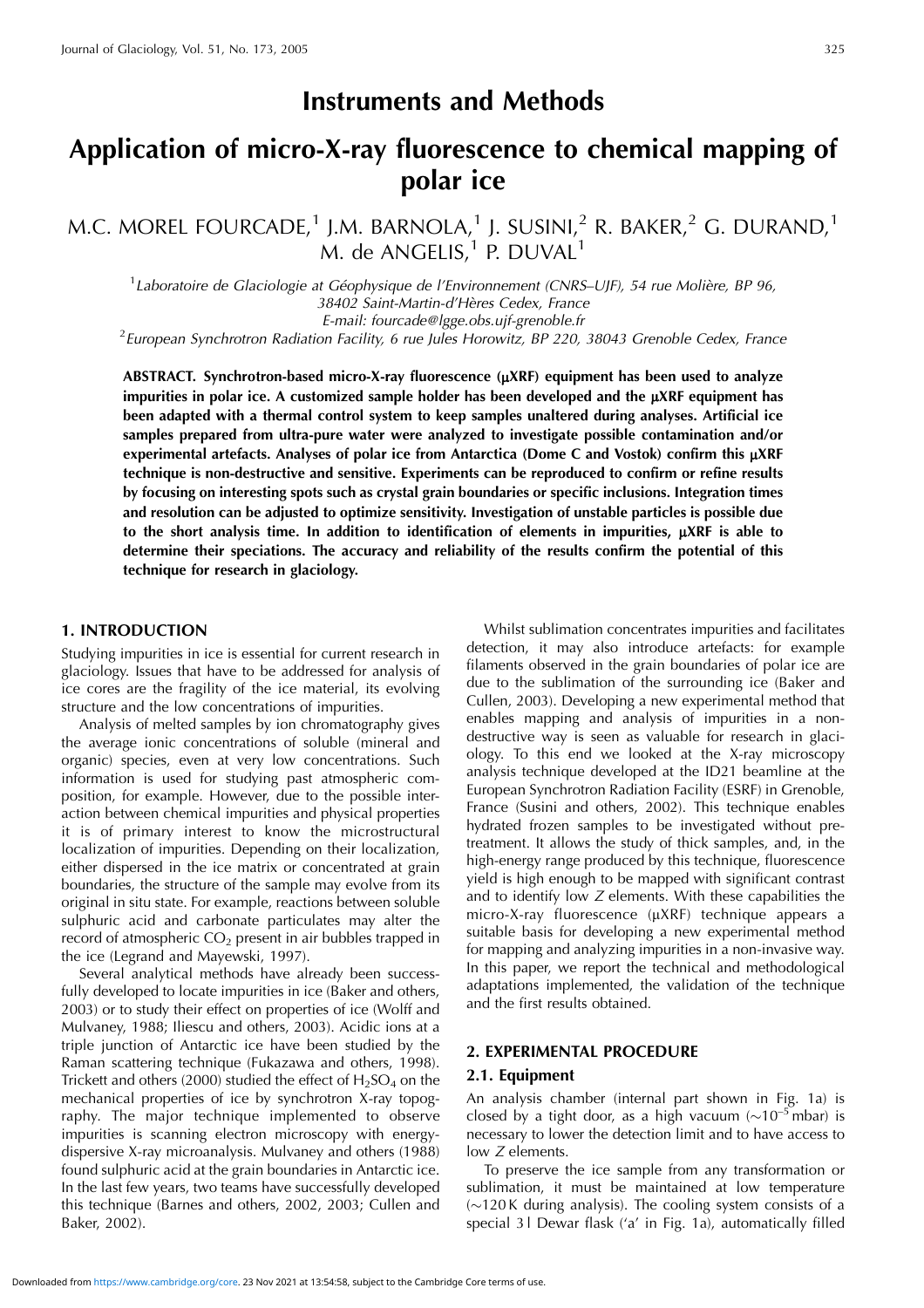

**Fig. 1. (**a) Internal part of the analysis chamber; a: Dewar flask; b: copper cylinder; c: copper tress; d: thermocouple; e: support of piezometer electric scanner. (b) The sample cell and its support; a: the front window; b: the sample cell support; c: Peek $\mathbb{B}$ ; d: screw; e: magnets. (c) Details of the sample cell.

with liquid nitrogen  $(LN_2)$  and hermetically fixed to the roof of the chamber by a DN100 flange. The base of the Dewar flask is made of a thick copper cylinder ('b' in Fig. 1a) coupled to a magnetized copper plate by a flexible copper tress (Fig. 1c and 'c' in Fig. 1a), the sample cell being fixed to this plate by magnets. This maintains the temperature of the ice sample near to the same low temperature as the bottom of the Dewar flask. A thermocouple is fixed on the copper plate to measure the temperature during experiments ('d' in Fig. 1a). The upper part of Figure 1b shows the front window of the cell in which the sample is set up. The window is a transparent film of Ultralene<sup>®</sup>. Ultralene<sup>®</sup> was selected for its good X-ray transmission, its strength and purity. The film is pressed between the lid and the sample cell (Fig. 1c) with a Viton O-ring to ensure it is airtight. The sample cell is thermally isolated from its support by Peek $\mathbb{B}$  pieces ('c' in Fig. 1b). The sample cell and its support are made of aluminium. Magnets ('e' in Fig. 1b) fix the sample cell and the support into the piezometer-based scanner (Fig. 1a). This piezometer-based scanner moves the support of the sample cell by steps along the  $x$  and  $y$  directions. Steps are adjustable according to the lateral resolution desired. To obtain a scan rapidly, the total mass of the sample cell device associated with the piezometer has to be <100 g. Hence the choice of aluminium for the sample cell device.

#### **2.2. Sample selection**

#### Artificial samples

In order to estimate the contamination introduced by the sample preparation and to evaluate the background signal of the measurement procedure, one artificial ice sample (S1) was prepared from ultra-pure water.

#### Natural samples

Samples should be selected that provide the opportunity to evaluate the technique regarding, in particular, localization of impurities, analysis of large aggregates and speciation of elements. Two technical constraints must be dealt with:  $(i)$  the  $\mu$ XRF detection limit of the instrument, expected to be about 1 ppm, required samples with a significant amount of impurities; (ii) the small size of the sample cell (diameter only 11 mm) required ice with small crystals, in order to observe several grain boundaries. Accordingly, European Project for Ice Coring in Antarctica (EPICA) Dome C samples, from the Last Glacial Maximum, at 566 m depth, were selected. In addition, samples of accreted ice from Vostok lake, Antarctica at about 3570 m depth were selected to analyze aggregates.

#### **2.3. Sample preparation**

Samples were prepared at Laboratoire de Glaciologie et Géophysique de l'Environnement, Grenoble, France, in a cold room at 258 K. To prevent contamination, every tool was new and washed with methanol. Ice cores were cut into samples 7 cm long. Each sample was machined to a cylinder with the same diameter as the sample cell. The surface of each cylinder was adjusted with a microtome to exactly fit in the cell and to be flush with the cell surface on which the Ultralene $^{(8)}$  film was spread. Once the sample cell was sealed with screws, it was put into a polycarbonate box to avoid contamination of the Ultralene $^{\circledR}$  film. Samples were then transferred to the ESRF at a temperature of 235 K and cooled to the temperature of  $LN<sub>2</sub>$  just before introduction into the analysis chamber.

#### **2.4. Sample set up in the analysis chamber**

It is critical that water vapour be prevented from entering the chamber, as this could turn into hoar on the cell window. For this reason, the chamber was put under a vacuum ( $\sim$ 10<sup>-5</sup> mbar). The Dewar flask was then filled with LN<sub>2</sub>. Once the temperature of the copper plate was lowered to 113 K, the analysis chamber was brought back to atmospheric pressure with dry  $N_2$ . Outside the chamber, at the level of the top of the door, a laminar flow of dry  $N_2$  was blown downwards to keep humidity low in the chamber at the door aperture. The door was opened, and the sample box removed from the  $LN<sub>2</sub>$ , introduced into the chamber and opened. The sample cell and its support (Fig. 1b) were placed in the X-ray beam and fixed by magnets. The copper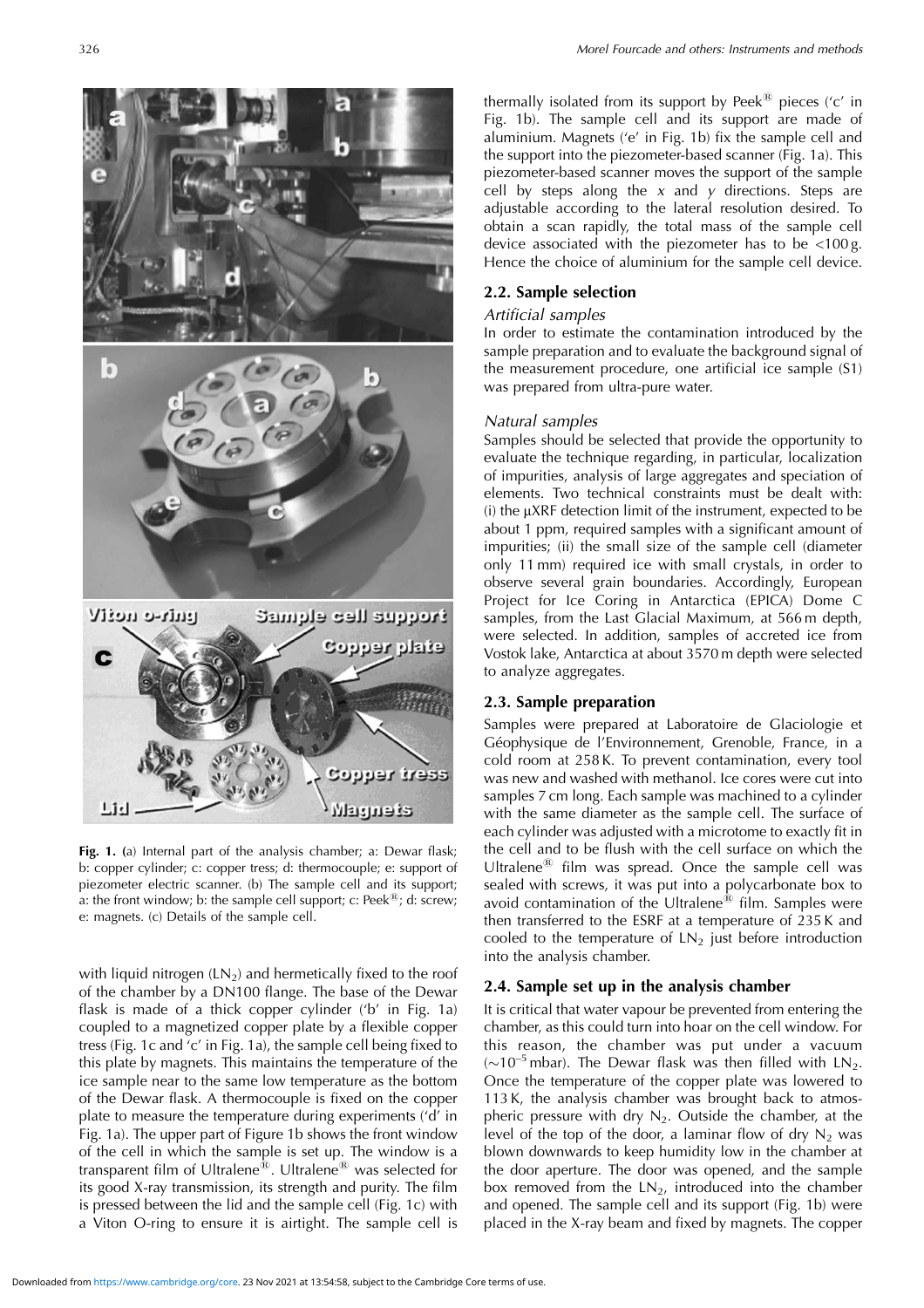plate and its tress were put in contact with the sample cell, and the door was closed. The vacuum was re-pumped and the temperature became stable at 123 K after 1.5 hours. The door was left open <1 min. The maximum temperature observed for the sample cell during set-up was 203 K. There was no hoar in the chamber except for some traces on the copper tress.

#### **2.5. Analysis**

Initially, the surface of the polar ice sample was observed using an optical microscope, in order to check the absence of hoar on the Ultralene $^{\circledR}$  film, verify that the ice was intact and identify grain boundaries. Once a grain boundary or an interesting spot was selected, the ice sample was examined using the X-ray microscopy beamline ID21 (Susini and others, 2002). The X-ray beam was focused down to a microprobe of  $0.5 \times 0.5 \mu m^2$  by means of a Fresnel zone plate (Di Fabrizio and others, 1999). Two Si  $\langle 111 \rangle$  crystals provided a monochromatic beam ( $\Delta E/E = 10^{-4}$ ). The fluorescence signal was analyzed using a high energy resolution germanium solid-state detector. The incident beam energy was fixed at 4500 eV to ensure a good fluorescence yield for elements ranging from calcium to sulphur. For sulphur speciation, the excitation beam was tuned at 2482 eV. For these configurations, 4500 and 2482 eV, the probed depth  $(z \text{ axis})$  is 50 and 25  $\mu$ m respectively. The lateral resolution, defined by the geometric projection of the focused beam onto the sample  $(x \text{ and } y \text{ axes})$ , was adapted to the size of the image and ranged from  $3 \times 3 \mu m^2$  to  $0.5 \times 0.5 \mu m^2$ . The integration time, tuned from 100 ms pixel<sup>-1</sup> and 5 s pixel<sup>-1</sup>, was determined by both the concentration of the emitting elements and the signal-to-noise ratio of the fluorescence signal.

Ice adjacent to the samples was analyzed by ion chromatography, in order to establish the average concentrations of the main ionic species of the melted ice (Table 1) (Saigne and others, 1987). The concentrations ranged from 0.13 to 938 ng  $g^{-1}$ 

### **3. RESULTS AND DISCUSSION 3.1. Technique validation**

#### Control of the experimental procedure and background estimation

To estimate the contamination introduced by the sample preparation and to test the influence of the Ultralene<sup>®</sup> film, two XRF spectra (Fig. 2) were taken under the same experimental conditions as for the polar ice samples: one using a sample cell filled with air and the other using an artificial sample (S1), which was also analyzed by ion chromatography (see Table 1). To take account of the



Fig. 2. µXRF spectra from the sample cell filled with air and from the artificial sample (S1). The spectrum from the sample cell filled with air is characterized by a high peak from argon. This result shows the presence of air in the sample cell.

variations in the incoming intensity  $(I_0)$  during experiments, all the figures presented in this paper show the relative intensity, i.e. the ratio  $(II<sub>o</sub>)$  of the emitted signal ( $I$ ) to the incoming intensity. The results for both the air-filled cell and S1 (Table 2) are similar for the chloride peak. Since Cl was not detected by ion chromatography of S1, the Ultralene<sup>®</sup> film, which is very close to the sample surface, is the most likely source of the Cl peak.

Regarding elements other than Cl (Table 2), the Al peak was lower for S1 than for the cell filled with air. This may be due to the partial absorption of the cell signal by the S1 sample. It was decided that the uXRF signal for an element in S1 would be taken as the background signal. To consider an element as present in polar ice, the  $\mu$ XRF signal should be more than two times higher than the element's signal in S1.

#### Sample conservation during the experiment

The major risk of transformation of samples is sublimation. Sublimation can be due to a lack of closure of the sample cell in the vacuum chamber. Figure 2 shows the  $\mu$ XRF spectrum for the sample cell filled with air; there is a high peak for argon. Although present as traces in air, Ar has been detected due to its atomic number (18) which explains its good fluorescence response. This Ar peak confirms that the sample cell is airtight.

To check both the stability of the sample and the reproducibility of the technique, an inclusion containing Si

**Table 1.** Concentrations (ng g<sup>-1</sup>) measured by ion chromatography for artificial sample (S1), Dome C (DC1) and Vostok samples (V1, V2)

|                 | $Ca^{2+}$ | $K^+$ | $Cl^-$         |                                 | MSA $SO_4^{2-}$ $Si^{2+}$ $Al^{3+}$ |                          |                          |      | $Mg^{2+}$ $Na^{+}$ | $F^-$ | NO <sub>2</sub>          | $NH_4$ <sup>+</sup> |
|-----------------|-----------|-------|----------------|---------------------------------|-------------------------------------|--------------------------|--------------------------|------|--------------------|-------|--------------------------|---------------------|
| S <sub>1</sub>  | 0.87      | 0.28  | <b>Service</b> | $-$                             | 0.30                                | $\overline{\phantom{a}}$ | $\sim 100$ km s $^{-1}$  | 0.13 | 0.35               | 0.29  | $\overline{\phantom{m}}$ | 0.21                |
| DC <sub>1</sub> | 2.34      | 1.30  | 15.35          | 1.22                            | 80.5                                | $\overline{\phantom{m}}$ | $\sim 100$ km s $^{-1}$  | 2.61 | 20.4               | 0.70  | 14.4                     | $\sim$              |
| V1              | 94.9      | 5.00  | 938            | $\overline{\phantom{0}}$        | 215                                 | $\overline{\phantom{a}}$ | $\overline{\phantom{a}}$ | 0.21 | 798                | 3.13  | 1.73                     | 1.71                |
| V <sub>2</sub>  | 14.6      | 9.00  | - 721          | $\frac{1}{2}$ and $\frac{1}{2}$ | 44.1                                | $\overline{\phantom{a}}$ | $\sim 100$ km s $^{-1}$  | 4.51 | 623                | 2.33  | 1.97                     | 0.45                |

Notes: No visible aggregate in V1 and V2. MSA: methanesulphonate. Dash indicates not detected.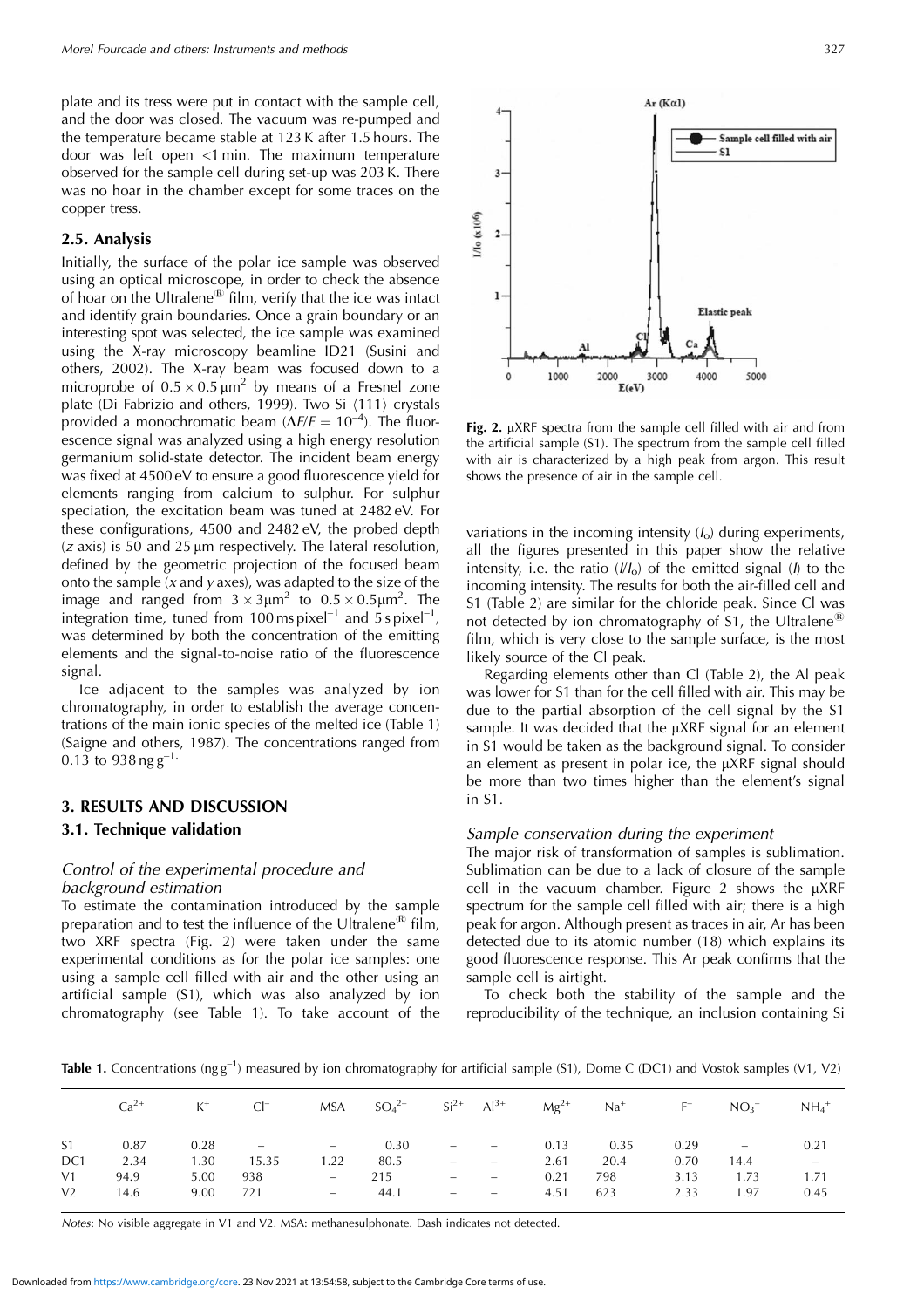

**Fig. 3.** (a)  $\mu$ XRF spectra (only Si K<sub>a</sub> line shown) from an inclusion observed in sample V2 (Vostok at 3572 m) for different radiation exposure times (2.5, 5 and 7.5 hours). (b) Relative-intensity profiles of the Si K<sub>a</sub> line along the cross-section of the inclusion. The absence of significant variations confirms the preservation of the sample, even after long exposure times.

in the Vostok sample at 3572 m depth (V2) has been examined three times at 2.5 hour intervals. The  $\mu$ XRF spectra (only Si  $K_{\alpha}$  line relative intensity) and shape of the Si peaks along the cross-section of the inclusion are shown in Figure 3a and b. Whilst the shape of the inclusion is unchanged (Fig. 3b), a slight decrease of  $I/I_0$  is observed (Fig. 3a). This suggests a slow evolution of the sample. The decrease is limited to about 20% after >7 hours. This confirms the experiment is non-destructive and can be reproduced.

Several experiments were carried out on the same part of an inclusion containing Cl in the Vostok sample at 3572 m depth (V1). From optical microscopy, this inclusion appears like a spherical grain (2  $\mu$ m). Table 3 shows the stability of  $1/l_0$ for Cl in this inclusion after use of different integration times. This stability means that integration times can be increased (at least by up to 5 s) to improve the sensitivity of the technique without causing elemental repartition. Between each scan, optical microscopy showed that the inclusion was unchanged and that the surface of the sample was not altered by the radiation from the microscope.

#### **3.2. First results**

#### Results from DC1 at 566 m depth

The observation of sample DC1 by optical microscopy shows a homogeneous surface, apart from the grain boundary. The total area mapped by  $\mu XRF$  was  $200 \times 188 \,\mu m^2$ , with a pixel size of 2.6 (x)  $\times$  2.6 (y)  $\mu$ m<sup>2</sup>, an integration time

of 3.3 s and an excitation energy of 4500 eV. Note that the signal includes information from a thickness of about  $50 \mu m$ below each pixel. The potassium map (Fig. 4) shows a strong concentration of K along the grain boundary. This result is observed under the non-destructive conditions of the technique. This can be explained by the concept that K, which in most cases is in an easily soluble form, should be preferentially found along the grain boundaries or associated with insoluble particles. Other elements, such as Si, Al, S and Ca, were also detected. However, instead of being, like K, highly concentrated in a specific area, they are either concentrated only on a few points or distributed in a homogeneous way throughout the mapped area. As a result, their maps show either a few dark points or a grey area without contrast. This is why, instead of their maps, we show their relative intensity profiles in three selected regions of the map identified as Z1, Z2 and Z3 (Fig. 5).

The  $\frac{1}{10}$  signals for Si, Al, Ca and K are < 0.04 except from specific spots. For example, Ca is present specifically at points A and B close to the triple junction (Figs 4 and 5) and point C. Except for a very intense point (A in Fig. 4;  $\frac{1}{10}$  $\sim$  16), the signal for S (Fig. 5; Z2, Z3) is about four times higher than the  $II_0$  signal for the other elements. The origin of S is likely to be  $H_2SO_4$  throughout the matrix. The intense point may originate from an insoluble particle of  $CaSO<sub>4</sub>$ . Owing to the long integration time of 3.3 s, and in spite of the sensitivity for Si and Al being lower than for Ca, it is noteworthy that Si and Al were detected at points A–C.

**Table 2.** µXRF results from test samples (artificial ice (S1) and sample cell filled with air)

|                                                              | Ca           |              | <sup>C</sup>   | S            | Si           | ΑI           | Μg   | Na   |              |
|--------------------------------------------------------------|--------------|--------------|----------------|--------------|--------------|--------------|------|------|--------------|
| Energy (keV)                                                 | 3.69         | 3.31         | 2.62           | 2.31         | 1.74         | 1.48         | 1.25 | 1.04 | 0.67         |
| $\mathcal{U}_o$ (S1)<br>$IIIo$ (sample cell filled with air) | 3.64<br>3.20 | 0.36<br>0.80 | 10.52<br>15.15 | 2.03<br>1.59 | 1.23<br>2.40 | 0.91<br>3.20 | 0.27 | 0.15 | 2.82<br>2.40 |
| Ratio of relative intensity to background                    | 0.88         | 2.22         | 1.44           | 0.78         | 1.95         | 3.52         |      | -    | 0.85         |

Notes: The energy (keV) corresponds to the K<sub>a</sub> emission line. Relative intensity of signal ( $\times 10^{-8}$ ),  $I/I_0$  where *I* is the signal emitted by the element and  $I_0$  the incoming intensity. The ratio of the relative intensity to background was measured on S1. Values lower than 2.0 are not considered significant. Dash indicates not detected.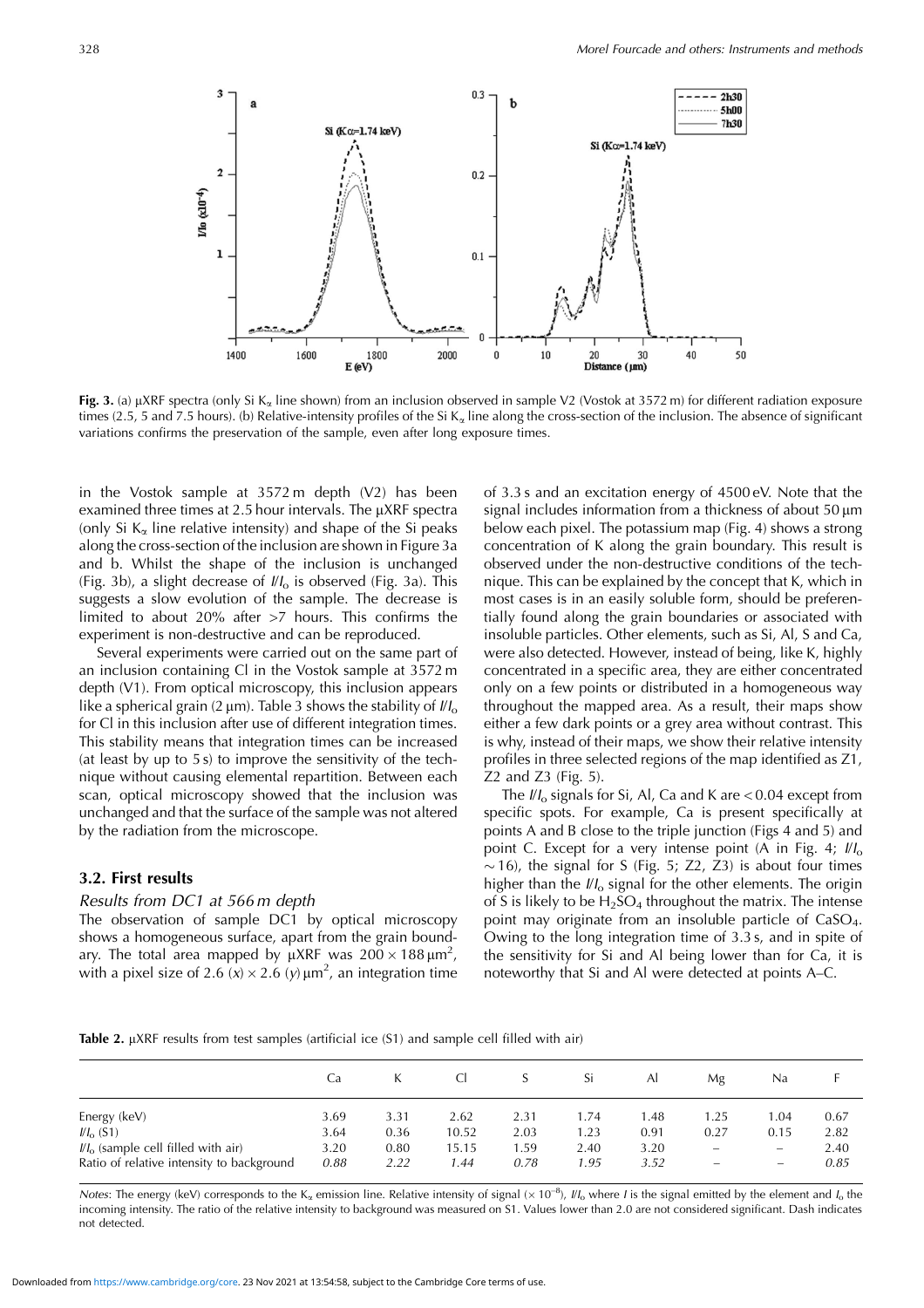**Table 3.** Evolution of Cl relative intensity in an aggregate for different integration times

|        | Integration time | Relative intensity<br>$\times 10^{-8}$ |  |  |  |  |
|--------|------------------|----------------------------------------|--|--|--|--|
| Scan 1 |                  | 234                                    |  |  |  |  |
| Scan 2 | 0.1              | 236                                    |  |  |  |  |
| Scan 3 | 5                | 242                                    |  |  |  |  |

Notes: The relative intensity of Cl in the ice, apart from the aggregate, is  $10.5 \times 10^{-8}$ . An estimate of the standard deviation of the relative intensity  $(234 \times 10^{-8}$  to  $242 \times 10^{-8})$  in this aggregate is  $\pm 70 \times 10^{-8}$ . Between scans 1 and 2, an optical microscopy observation was made over a 30s period. Between scans 2 and 3 the same observation was made over 60s. Both observations showed the grain was unaltered.

#### Results from Vostok samples V1 and V2

The V1 sample (3551 m depth) shows very large crystals (Duval and others, 1998; Jouzel and others, 1999), with some inclusions visible by optical microscopy and a large aggregate visible to the naked eye (Fig. 6a). Such an aggregate, not observed in normal glacier ice, is formed by the concentration and compression of very small particles locally accumulated during the accretion of ice. The gas around the aggregate was initially at  $\sim$ 300 bar, making the aggregate very unstable. To make use of the non-destructive character of the technique, three adjacent elemental maps were drawn. The area of each map was  $100 \times 100 \mu m^2$ , with a pixel size of 1 (x)  $\times$  1 (y)  $\mu$ m<sup>2</sup> and an integration time of 0.5 s, resulting in 1.5 hours per map. Note that the signal





**Fig. 4.** Map of fluorescence yield of potassium (DC1 sample). Pixel size  $2.6 \times 2.6 \,\mathrm{\upmu m}^2$  integration time 3.3 s. Z1 scan refers to the A particle, Z2 to B, Z3 to C. K is clearly found along the grain boundaries (the Y shape on the right of the map).

includes information from a thickness of about  $50 \mu m$  below each pixel.

Figure 6b shows the Ca map distributed as large particles of  $\sim$ 15  $\mu$ m, with their shapes and spectra being different



Fig. 5. Relative intensity profiles (Ca, K, S, Si, Al K<sub>a</sub> line) along cross-sections Z1, Z2 and Z3 (see Fig. 4; gb indicates the grain boundary). Si and Al are highly concentrated on two specific points (A and B). Si and Al could be within clay particles and associated with Ca (A, B). S is associated with Ca in one highly concentrated spot (A).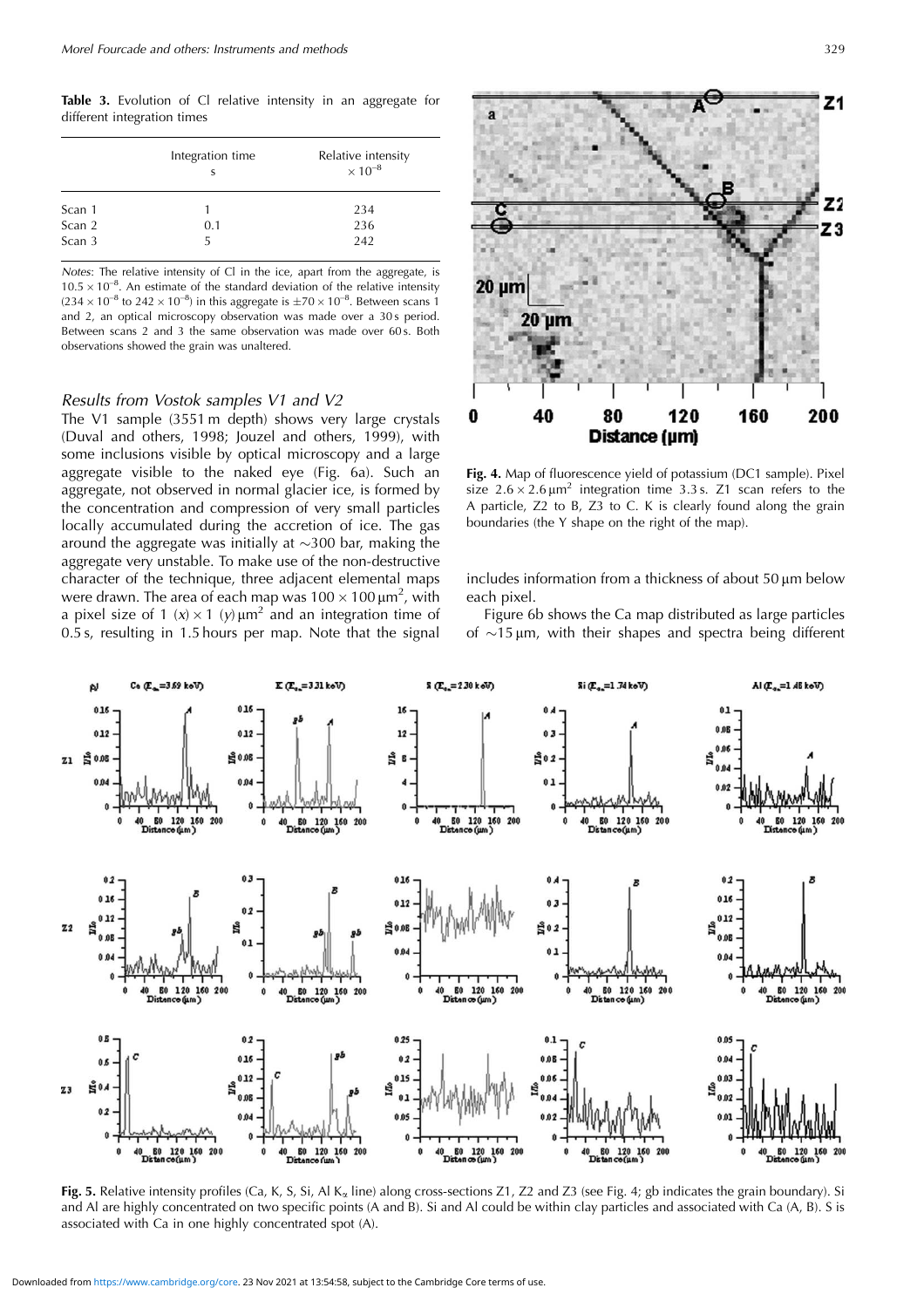

**Fig. 6.** (a) Aggregate observed on the V1 sample (Vostok at 3551 m). The lighter regions (visible at the periphery) may be gas bubbles, while the dark regions look like the solid part of the aggregate. The rectangular region indicated was analyzed by  $\mu$ XRF. (b) Results of the analysis: maps of Ca and K distributed on the aggregate (image size  $300 \times 100 \mu m^2$ ; pixel size:  $1 \times 1 \mu m^2$ ; integration time 0.5 s). Ca is distributed as large particles. Their shapes and compositions are different inside (circles) and outside (dashed circle) the aggregate. Ca seems anticorrelated with K (white circles). (c)  $\mu$ XRF spectra from the upper particles inside and outside the aggregate (circled in (b)).

inside and outside the aggregate (Fig. 6c). Inside the aggregate, Ca appears to be anticorrelated with K (Fig. 6b). Ca predominates outside the aggregate, probably within one  $CaCO<sub>3</sub>$  inclusion (dashed circle). In case the aggregate might disappear due to its unstable state, several rapid scans  $\left($ <1.5 hours each) were made to capture the maximum information. S was observed, concentrated at the border and probably associated with Al, although the sensitivity for Al was low. Work is being carried out to confirm and refine these results (de Angelis and others, 2005).

Apart from the one large aggregate, some further inclusions were observed by optical microscopy, and then scanned. The signal intensity (*I*) for each element as well as its ratio  $(II_0)$  to the intensity measured on the artificial sample S1 are reported in Table 4. Results for V1 are not significantly different than for S1. As ion chromatography of V1 had shown high concentrations of the species of interest (Table 1), this confirmed that the matrix was pure (de Angelis and others, 2004) and suggests that all impurities were strongly concentrated in inclusions. S was mainly found in the large aggregate, while Cl was in the inclusions in the form of NaCl.

It should be noted that, by assessing the number of inclusions, their volumes and the volume explored in the map, a rough evaluation of the NaCl concentration in the inclusions may be derived from the average concentration measured by ion chromatography.

The V2 sample (3572 m depth) was used to test the potential of the new technique to obtain speciation by selecting the energy of the incident beam according to the oxidation number of the target element. Absorption spectroscopy techniques are based on the measurement of the absorption coefficient of variation by tuning the energy of the probing photons through an absorption edge. This variation is physically related to the excitation cross-section of the core electrons into unoccupied electronic states or into vacuum continua. The spectral features observed close to the absorption edge – referred to as X-ray absorption nearedge structure (XANES) – reflect the molecular environment of a given absorbing atom and provide the basic mechanism for imaging with chemical sensitivity (Stöhr, 1992). Obtaining information on different chemical states within systems having the same elemental composition is possible (Cuif and others, 2003).

An observation was made of a spot showing a particle including Si, Al, P and S (Fig. 7). The size of the image is  $50 \times 40 \,\text{\mu m}^2$ , with a pixel size of 0.5 (x)  $\times$  0.5 (y), and an integration time of 0.5 s. Note that the signal includes information from a thickness of about  $25 \mu m$  below each pixel. The size of the particle is  $20 \times 13.5 \,\text{\textmu m}^2$ . Figure 7a–c,

|                                    | Ca   | K    | <sub>C</sub> |      | Si   | Al   | Mg                       | Na   |      |
|------------------------------------|------|------|--------------|------|------|------|--------------------------|------|------|
| $E$ (keV)                          | 3.69 | 3.31 | 2.62         | 2.31 | 1.74 | 1.48 | 1.25                     | 1.04 | 0.67 |
| $IIIo$ V1 in the ice matrix        | 4.74 | 0.37 | 25.4         | 2.74 | 1.05 | 0.85 | 0.49                     | 0.24 | 1.72 |
| Ratio to background                | 1.30 | 1.03 | 2.41         | 1.35 | 0.85 | 0.93 | 1.81                     | 1.60 | 0.61 |
| $IIo$ V1 aggregate                 | 897  | 1950 | 27.9         | 757  | 277  | 45.9 | 31.0                     | 2.32 | 5.51 |
| Ratio to background                | 246  | 5417 | 2.65         | 373  | 225  | 50.4 | 115                      | 15.5 | 1.95 |
| $\mathcal{U}_0$ V1 inclusion       | 1.63 | 2.45 | 299          | 12.9 | 2.46 | 0.82 | 0.82                     | 3.28 | 3.28 |
| Ratio to background                | 0.45 | 6.81 | 28.4         | 6.35 | 2.00 | 0.90 | 3.04                     | 21.9 | 1.16 |
| $\frac{1}{4}$ V2 in the ice matrix | 4.72 | 0.26 | 11.6         | 0.79 | 1.57 | 1.05 | $\overline{\phantom{0}}$ | 0.26 | 1.57 |
| Ratio to background                | 1.30 | 0.72 | 1.10         | 0.39 | 1.28 | 1.15 | $\overline{\phantom{0}}$ | 1.73 | 0.56 |

**Table 4.** Relative intensities for various elements measured in natural samples

Notes: The energy (keV) corresponds to the K<sub>a</sub> emission line. Relative intensity of signal ( $\times 10^{-8}$ ),  $I/I_0$  where *I* is the signal emitted by the element and  $I_0$  the incoming intensity. Ratio between the relative intensity and the background as measured on artificial sample (Table 2). Values lower than 2.0 are not considered significant. Dash indicates not detected.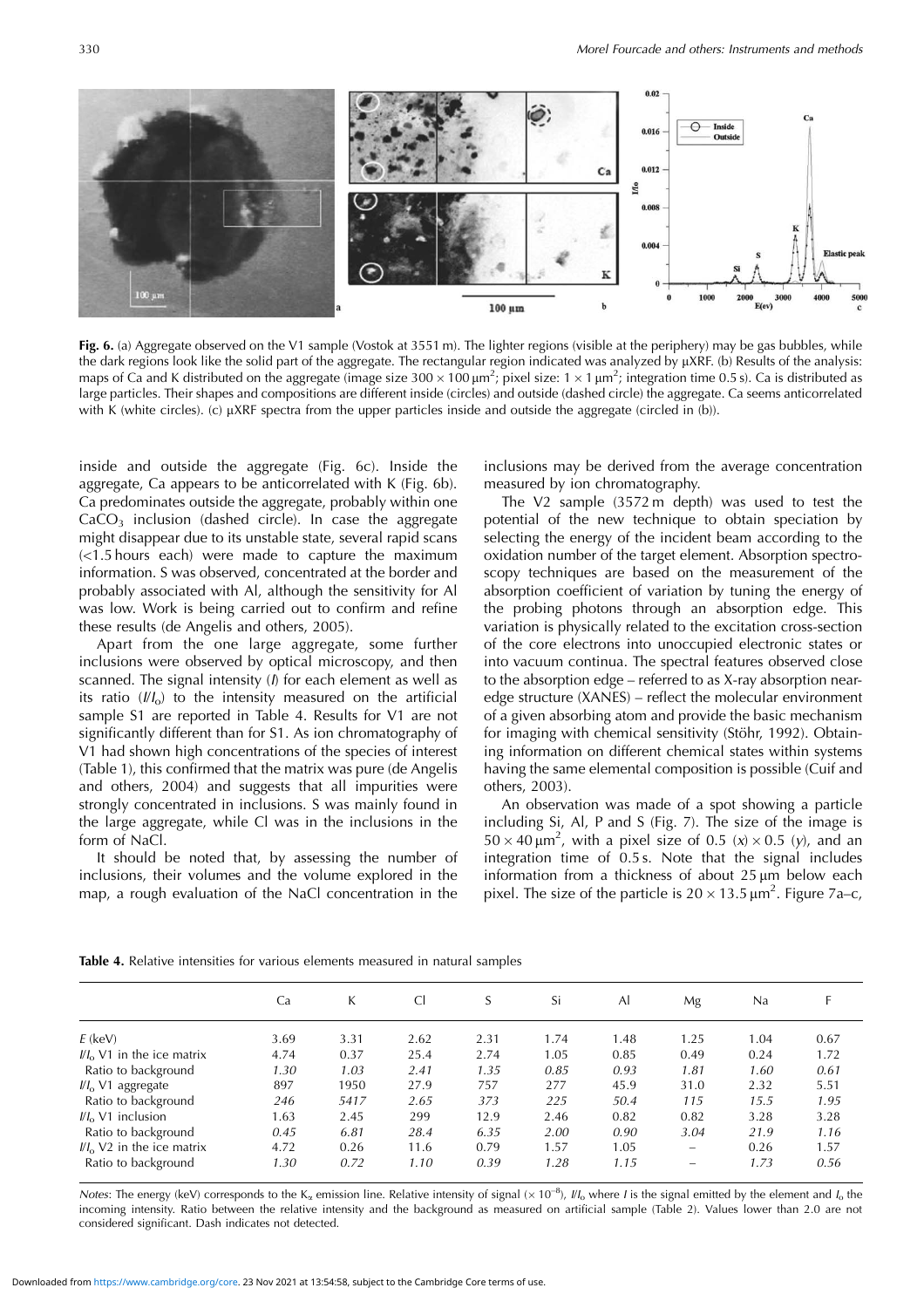

**Fig. 7.** (a) Map of S (oxidized form) on the inclusion observed in sample V2 (Vostok at 3572 m) using 2.482 keV, image size  $50 \times 40 \mu m^2$ , pixel size  $0.5 \times 0.5 \mu m^2$ , integration time 0.5 s. (The dashed line indicates the cross-section analyzed in (c).) (b) Map of S (reduced form) on the inclusion observed in sample V2 using 2.473 keV, image size  $50 \times 40 \mu m^2$ , pixel size:  $0.5 \times 0.5 \mu m^2$ , integration time 0.5 s. (The dashed line indicates the cross-section analyzed in (c).) (c) Relative intensity profiles from the oxidized and reduced forms of sulphur along the cross-section.

respectively, show oxidized sulphur using an excitation energy of 2.482 keV, reduced sulphur using an excitation energy of 2.473 keV, and their different localizations. By supplying cartographies of elements for their different oxidation numbers, the technique yields information that can help to determine the sources of the impurities.

#### **CONCLUSIONS**

µXRF analyses of polar ice samples were carried out after adaptations of both equipment and methodology. Results obtained from Dome C and Vostok samples are the first results obtained from the technique. The thermal control system keeps ice samples unchanged during analysis. Integration times can be increased without alteration of samples. Sensitivity can be optimized by increasing integration times, and for a given beam energy the set of identified elements is expanded. For a given time window, optimization results from a trade-off between integration time and resolution. For the selected samples, impurities were not altered by the analyses. As the elements within impurities were kept highly concentrated, they were detectable, although their average concentrations, measured on melted samples by ion chromatography, are far below the detection limit of  $\mu$ XRF.

By selecting integration time, resolution and size of the area to be mapped, analysis times can be shortened to about 1 hour which enables us to scrutinize unstable impurities. Being non-destructive, this µXRF technique makes it possible to reproduce experiments to confirm or refine results.

Beyond the detection of elements within impurities, the technique enables their speciation, which may help with finding the origins of impurities. In conjunction with the technical adaptations, the use of artificial ice samples was included in the analysis process. By measuring background mXRF signals from artificial samples, it was possible to detect artefacts or contamination due to experimental conditions. Combined with the reproducibility of experiments, this brings reliability to the results and to the related forthcoming glaciological interpretations.

### **ACKNOWLEDGEMENTS**

We thank the ESRF for providing the X-ray facilities ME481 and CH1568, and the EPICA and Vostok programmes for ice samples. We thank M. Salomé for assistance on beamline ID21, R. Pieritz for help during the experiment and C. David, T. Weitkamp and E. Di Fabrizio for providing zone plates. We thank S. Nagorski for improving the English. We also thank Centre National de la Recherche Scientifique, France/Institut National des Sciences de l'Univers (CNRS/ INSU) (Groupement de Recherche Européen (GDRE) Vostok) for supporting this work.

#### **REFERENCES**

- Baker, I. and D. Cullen. 2003. SEM/EDS observations of impurities in polar ice: artifacts or not? J. Glaciol., **49**(165), 184–190.
- Baker, I., D. Cullen and D. Iliescu. 2003. The microstructure location of impurities in ice. Can. J. Phys., **81**, 1–9.
- Barnes, P.R.F., R. Mulvaney, E.W. Wolff and K. Robinson. 2002. A technique for the examination of polar ice using the scanning electron microscope. J. Microsc., **205**(2), 118–124.
- Barnes, P.R.F., E. Wolff, D.C. Mallard and H.M. Mader. 2003. SEM studies of the morphology and chemistry of polar ice. Microsc. Res. Techn., **62**, 62–69.
- Cuif, J.P., Y. Dauphin, J. Doucet, M. Salome and J. Susini. 2003. XANES mapping of organic sulfate in three scleractinian coral skeletons. Geochim. Cosmochim. Acta, **67**(1), 75–83.
- Cullen, D. and I. Baker. 2002. Observation of sulfate crystallites in Vostok accretion ice. Materials Characterization, **48**(4), 263–269.
- de Angelis, M., J.R. Petit, J. Savarino, R. Souchez, and M.H. Thiemens. 2004. Contributions of an ancient evoporitic-type reservoir to subglacial lake Vostok chemistry. Earth Planet. Sci. Lett., **222**(3–4), 751–765.
- de Angelis, M., M.C. Morel Fourcade, J.M. Barnola, J. Susini and P. Duval. 2005. Brine microdroplets and solid inclusions in accreted ice from Lake Vostok (East Antarctica). Geophys. Res. Lett., **32**(12), L12501. (10.1029/2005GL022460.)
- Di Fabrizio, E. and 6 others. 1999. High efficiency multilevel zone plates for keV X-rays. Nature, **41**(6756), 895–898.
- Duval, P., V. Lipenkov, N.I. Barkov and S. De La Chapelle. 1998. Recrystallization and fabric development in the Vostok ice core. EOS Trans. AGU, **79**(45), F152. Fall Meet. Suppl., Abstract.
- Fukazawa, H., K. Sugiyama, S. Mae, H. Narita and T. Hondoh. 1998. Acid ions at triple junction of Antarctic ice observed by Raman scattering. Geophys. Res. Lett., **25**(15), 2845–2848.
- Iliescu, D., I. Baker, and X. Li. 2003. The effects of sulphuric acid on the creep, recrystallization, and electrical properties of ice. Can. J. Phys., **81**(1–2), 395–400.